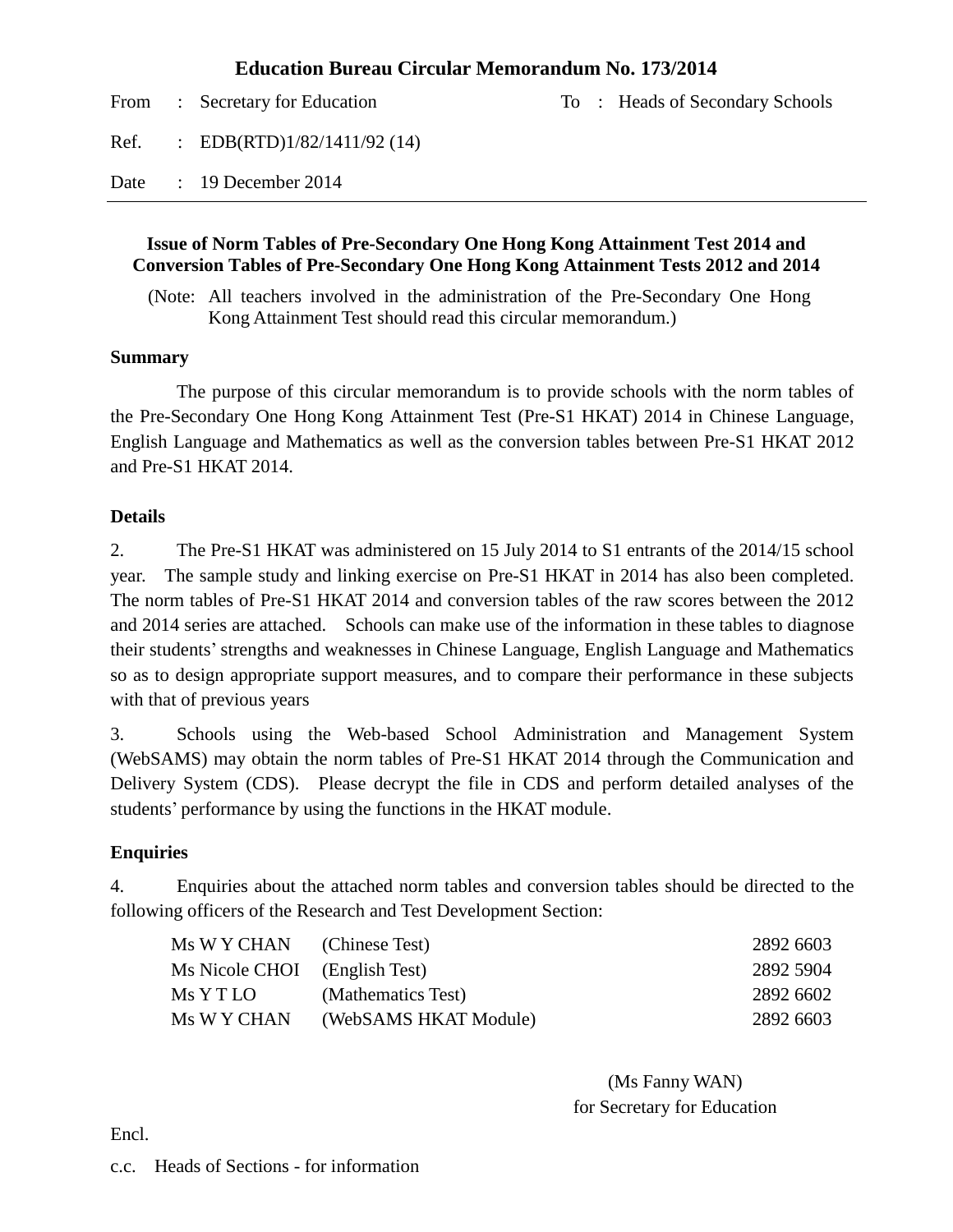# 年中一入學前香港學科測驗

# 中文科 常模表\*

| 原始分              | 標準分   | 百分位數    | 原始分 | 標準分    | 百分位數  |
|------------------|-------|---------|-----|--------|-------|
| $\boldsymbol{0}$ | 44.65 | 0.0     | 51  | 97.92  | 40.3  |
| $\mathbf 1$      | 45.70 | 0.0     | 52  | 98.96  | 42.9  |
| $\overline{c}$   | 46.74 | 0.1     | 53  | 100.01 | 45.6  |
| 3                | 47.79 | 0.1     | 54  | 101.05 | 48.7  |
| 4                | 48.83 | 0.1     | 55  | 102.10 | 51.7  |
| 5                | 49.88 | 0.2     | 56  | 103.14 | 54.8  |
| 6                | 50.92 | 0.3     | 57  | 104.19 | 58.0  |
| 7                | 51.97 | 0.3     | 58  | 105.23 | 61.1  |
| 8                | 53.01 | 0.5     | 59  | 106.28 | 64.2  |
| 9                | 54.05 | 0.6     | 60  | 107.32 | 67.2  |
| 10               | 55.10 | $0.8\,$ | 61  | 108.36 | 70.3  |
| 11               | 56.14 | $1.0\,$ | 62  | 109.41 | 73.0  |
| 12               | 57.19 | $1.2\,$ | 63  | 110.45 | 76.0  |
| 13               | 58.23 | 1.5     | 64  | 111.50 | 78.6  |
| 14               | 59.28 | 1.6     | 65  | 112.54 | 81.2  |
| 15               | 60.32 | 1.9     | 66  | 113.59 | 83.5  |
| 16               | 61.37 | 2.1     | 67  | 114.63 | 85.9  |
| 17               | 62.41 | 2.3     | 68  | 115.68 | 88.0  |
| 18               | 63.45 | 2.5     | 69  | 116.72 | 89.8  |
| 19               | 64.50 | 2.9     | 70  | 117.76 | 91.3  |
| 20               | 65.54 | 3.2     | 71  | 118.81 | 92.8  |
| 21               | 66.59 | 3.4     | 72  | 119.85 | 94.2  |
| 22               | 67.63 | 3.8     | 73  | 120.90 | 95.4  |
| 23               | 68.68 | 4.2     | 74  | 121.94 | 96.4  |
| 24               | 69.72 | 4.5     | 75  | 122.99 | 97.2  |
| 25               | 70.76 | 5.0     | 76  | 124.03 | 97.9  |
| 26               | 71.81 | 5.4     | 77  | 125.08 | 98.4  |
| 27               | 72.85 | 6.0     | 78  | 126.12 | 98.9  |
| 28               | 73.90 | 6.6     | 79  | 127.16 | 99.1  |
| 29               | 74.94 | 7.1     | 80  | 128.21 | 99.3  |
| 30               | 75.99 | 7.7     | 81  | 129.25 | 99.5  |
| 31               | 77.03 | 8.5     | 82  | 130.30 | 99.7  |
| 32               | 78.08 | 9.2     | 83  | 131.34 | 99.8  |
| 33               | 79.12 | 10.0    | 84  | 132.39 | 99.9  |
| 34               | 80.16 | 10.9    | 85  | 133.43 | 99.9  |
| 35               | 81.21 | 11.7    | 86  | 134.48 | 100.0 |
| 36               | 82.25 | 12.7    | 87  | 135.52 | 100.0 |
| 37               | 83.30 | 13.9    | 88  | 136.56 | 100.0 |
| 38               | 84.34 | 15.1    | 89  | 137.61 | 100.0 |
| 39               | 85.39 | 16.4    | 90  | 138.65 | 100.0 |
| 40               | 86.43 | 17.6    | 91  | 139.70 | 100.0 |
| 41               | 87.48 | 19.3    | 92  | 140.74 | 100.0 |
| 42               | 88.52 | 21.0    | 93  | 141.79 | 100.0 |
| 43               | 89.56 | 22.7    | 94  | 142.83 | 100.0 |
| 44               | 90.61 | 24.3    | 95  | 143.87 | 100.0 |
| 45               | 91.65 | 26.2    | 96  | 144.92 | 100.0 |
| 46               | 92.70 | 28.3    | 97  | 145.96 | 100.0 |
| 47               | 93.74 | 30.5    | 98  | 147.01 | 100.0 |
| 48               | 94.79 | 32.8    | 99  | 148.05 | 100.0 |
| 49               | 95.83 | 35.1    | 100 | 149.10 | 100.0 |
| 50               | 96.88 | 37.6    |     |        |       |

\* 常模表根據二零一四/一五學年入讀中一的學生樣本編製。

平均數 52.99

標準差 14.36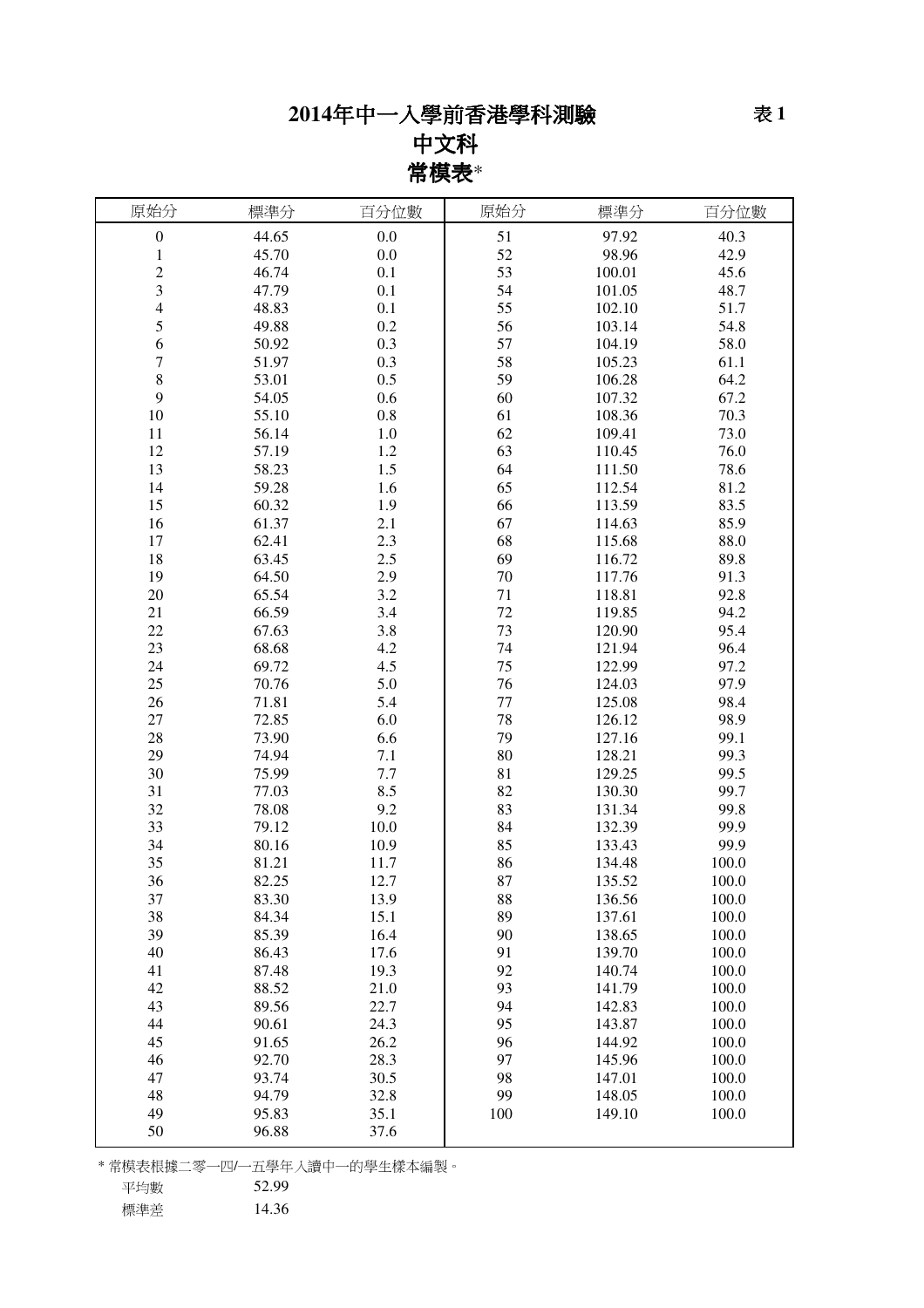# 年中一入學前香港學科測驗 中文科 按語文能力劃分的常模表\*

|      | 原始分                                                                          | 標準分                                        | 百分位數                                     |             | 原始分                                                         | 標準分                                  | 百分位數                           |
|------|------------------------------------------------------------------------------|--------------------------------------------|------------------------------------------|-------------|-------------------------------------------------------------|--------------------------------------|--------------------------------|
| 聆聽理解 | $\boldsymbol{0}$<br>$\,1\,$<br>$\overline{c}$<br>3                           | 54.22<br>58.46<br>62.71<br>66.95           | 0.4<br>0.5<br>1.7<br>2.3                 | 篇章理解<br>(續) | 15<br>16<br>17<br>18                                        | 103.88<br>107.37<br>110.86<br>114.35 | 60.9<br>70.6<br>79.5<br>87.3   |
|      | $\overline{4}$<br>5<br>6                                                     | 71.20<br>75.44<br>79.69                    | 5.2<br>7.3<br>12.5                       |             | 19<br>20<br>21                                              | 117.84<br>121.34<br>124.83           | 93.0<br>96.5<br>98.6           |
|      | $\overline{7}$<br>8<br>9                                                     | 83.93<br>88.18<br>92.42                    | 17.2<br>25.4<br>34.3                     |             | 22<br>23<br>24                                              | 128.32<br>131.81<br>135.30           | 99.6<br>99.9<br>100.0          |
|      | 10<br>11<br>12<br>13                                                         | 96.67<br>100.91<br>105.16<br>109.40        | 44.9<br>55.9<br>66.9<br>76.9             | 短文寫作(一)     | 25<br>26<br>$\boldsymbol{0}$                                | 138.80<br>142.29<br>54.83            | 100.0<br>100.0<br>2.9          |
|      | 14<br>15<br>16                                                               | 113.65<br>117.89<br>122.14                 | 85.1<br>91.5<br>95.8                     |             | $\,1\,$<br>$\frac{2}{3}$                                    | 60.93<br>67.03<br>73.12              | 3.4<br>4.2<br>6.0              |
|      | 17<br>18<br>19                                                               | 126.38<br>130.62<br>134.87                 | 98.3<br>99.5<br>99.9                     |             | $\overline{\mathcal{L}}$<br>$\frac{5}{6}$<br>$\overline{7}$ | 79.22<br>85.31<br>91.41              | 10.0<br>17.1<br>30.2           |
| 詞義辨析 | $20\,$<br>$\boldsymbol{0}$<br>$\mathbf{1}$                                   | 139.11<br>75.34<br>95.61                   | 100.0<br>18.9<br>59.4                    |             | 8<br>9<br>10                                                | 97.51<br>103.60<br>109.70<br>115.79  | 48.7<br>66.7<br>81.6<br>92.5   |
| 句義辨析 | $\overline{c}$<br>$\boldsymbol{0}$                                           | 115.88<br>69.36                            | 100.0<br>7.0                             |             | 11<br>12<br>13                                              | 121.89<br>127.99<br>134.08           | 96.7<br>99.3<br>99.9           |
|      | $\mathbf{1}$<br>$\overline{c}$<br>$\mathfrak{Z}$<br>$\overline{\mathcal{A}}$ | 83.21<br>97.06<br>110.91<br>124.77         | 25.1<br>57.7<br>88.9<br>100.0            | 短文寫作(二)     | 14<br>$\boldsymbol{0}$<br>$\,1\,$                           | 140.18<br>63.27<br>66.33             | 100.0<br>4.4<br>5.2            |
| 段義理解 | $\boldsymbol{0}$<br>$\mathbf{1}$                                             | 64.19<br>70.74                             | 4.7<br>4.7                               |             | $\frac{2}{3}$<br>$\overline{4}$                             | 69.39<br>72.45<br>75.51              | 5.7<br>6.8<br>$8.0\,$          |
|      | $\frac{2}{3}$<br>$\overline{4}$                                              | 77.28<br>83.83<br>90.38                    | 16.0<br>16.0<br>36.4                     |             | 5<br>6<br>$\overline{7}$                                    | 78.56<br>81.62<br>84.68              | 10.0<br>12.5<br>15.9           |
|      | 5<br>6<br>$\tau$<br>$8\,$                                                    | 96.93<br>103.47<br>110.02<br>116.57        | 36.4<br>69.5<br>69.5<br>100.0            |             | 8<br>9<br>$10\,$<br>$11\,$                                  | 87.74<br>90.80<br>93.86<br>96.91     | 20.6<br>26.2<br>32.9<br>40.9   |
| 篇章理解 | $\boldsymbol{0}$<br>$\,1\,$<br>$\overline{c}$                                | 51.50<br>54.99<br>58.48                    | 0.5<br>0.6<br>1.6                        |             | 12<br>13<br>14<br>15                                        | 99.97<br>103.03<br>106.09<br>109.15  | 50.1<br>59.8<br>68.8<br>76.9   |
|      | $\overline{\mathbf{3}}$<br>$\overline{\mathcal{A}}$<br>5<br>6                | 61.97<br>65.47<br>68.96<br>72.45           | 2.1<br>3.4<br>4.4<br>6.4                 |             | 16<br>17<br>18<br>19                                        | 112.21<br>115.27<br>118.32<br>121.38 | 83.6<br>88.6<br>92.6<br>95.2   |
|      | $\boldsymbol{7}$<br>$\,$ $\,$<br>$\mathbf{9}$                                | 75.94<br>79.43<br>82.93                    | 8.4<br>11.5<br>15.1                      |             | 20<br>21<br>22                                              | 124.44<br>127.50<br>130.56           | 97.2<br>98.5<br>99.4           |
|      | 10<br>11<br>12<br>13<br>14                                                   | 86.42<br>89.91<br>93.40<br>96.89<br>100.38 | $20.0\,$<br>25.7<br>33.0<br>41.4<br>51.1 |             | 23<br>24<br>25<br>26                                        | 133.62<br>136.67<br>139.73<br>142.79 | 99.8<br>99.9<br>100.0<br>100.0 |
|      |                                                                              |                                            |                                          |             |                                                             |                                      |                                |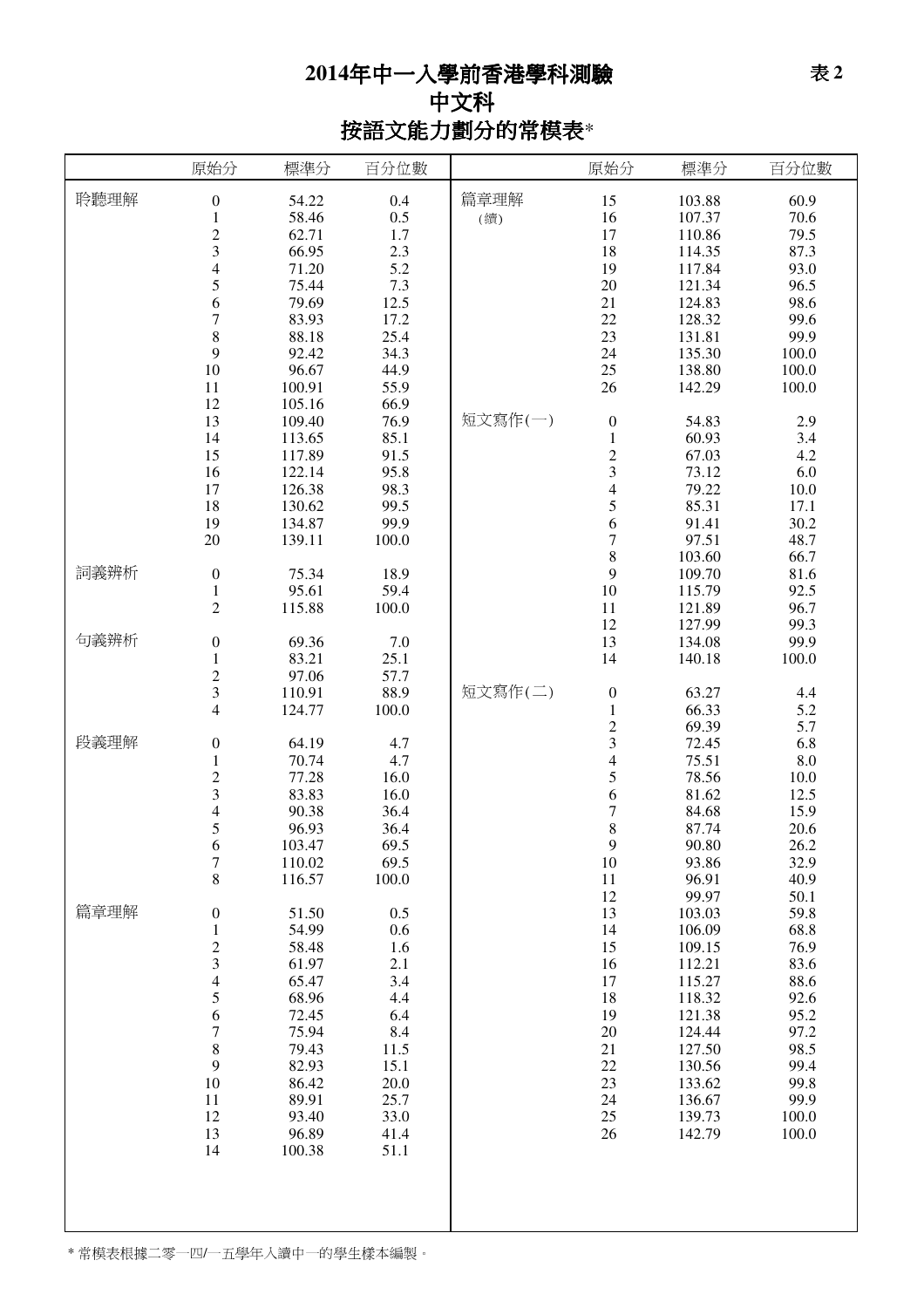**Table 1**

### **Pre-Secondary One Hong Kong Attainment Test 2014 English Norm Table**\*

| Raw                     | Standardized   |              | Raw      | Standardized     |              |
|-------------------------|----------------|--------------|----------|------------------|--------------|
| Score                   | Score          | Percentile   | Score    | Score            | Percentile   |
| $\boldsymbol{0}$        | 69.90          | 0.0          | 51       | 100.81           | 50.9         |
| $\mathbf 1$             | 70.50          | 0.0          | 52       | 101.41           | 52.0         |
| $\overline{\mathbf{c}}$ | 71.11          | 0.1          | 53       | 102.02           | 53.1         |
| $\overline{\mathbf{3}}$ | 71.72          | 0.2          | 54       | 102.62           | 54.3         |
| $\overline{4}$          | 72.32          | 0.3          | 55       | 103.23           | 55.3         |
| 5                       | 72.93          | 0.4          | 56       | 103.84           | 56.5         |
| 6                       | 73.53          | 0.8          | 57       | 104.44           | 57.7         |
| 7                       | 74.14          | 1.1          | 58       | 105.05           | 58.9         |
| 8                       | 74.75          | 1.7          | 59       | 105.65           | 60.0         |
| 9                       | 75.35          | 2.3          | 60       | 106.26           | 61.1         |
| 10                      | 75.96          | 3.2          | 61       | 106.87           | 62.3         |
| 11                      | 76.56          | 4.1          | 62       | 107.47           | 63.4         |
| 12                      | 77.17          | 5.3          | 63       | 108.08           | 64.6         |
| 13                      | 77.78          | 6.4          | 64       | 108.68           | 65.9         |
| 14                      | 78.38          | 7.9          | 65       | 109.29           | 67.2         |
| 15                      | 78.99          | 9.2          | 66       | 109.90           | 68.4         |
| 16                      | 79.59          | 10.7         | 67       | 110.50           | 69.8         |
| 17                      | 80.20          | 12.1         | 68       | 111.11           | 71.2         |
| 18                      | 80.81          | 13.8         | 69       | 111.71           | $72.6\,$     |
| 19                      | 81.41          | 15.2         | 70       | 112.32           | 73.8         |
| 20                      | 82.02          | 16.6         | 71       | 112.93           | 75.2         |
| 21                      | 82.62          | 17.9         | 72       | 113.53           | 76.5         |
| 22                      | 83.23          | 19.1         | 73       | 114.14           | 77.8         |
| 23                      | 83.84          | 20.5         | 74       | 114.75           | 79.1         |
| 24                      | 84.44          | 21.7         | 75       | 115.35           | 80.6         |
| 25                      | 85.05          | 23.0         | 76       | 115.96           | 82.0         |
| 26                      | 85.65          | 24.3         | 77       | 116.56           | 83.3         |
| 27                      | 86.26          | 25.4         | 78       | 117.17           | 84.8         |
| 28                      | 86.87          | 26.6         | 79       | 117.78           | 86.2         |
| 29                      | 87.47          | 27.8         | 80       | 118.38           | 87.7         |
| 30                      | 88.08          | 28.9         | 81       | 118.99           | 89.1         |
| 31                      | 88.68          | 30.1         | 82       | 119.59           | 90.3         |
| 32                      | 89.29          | 31.4         | 83       | 120.20           | 91.5         |
| 33                      | 89.90          | 32.4         | 84       | 120.81           | 92.6         |
| 34                      | 90.50          | 33.5         | 85       | 121.41           | 93.6         |
| 35                      | 91.11<br>91.72 | 34.6         | 86       | 122.02<br>122.62 | 94.5<br>95.3 |
| 36<br>37                |                | 35.7<br>36.7 | 87<br>88 | 123.23           |              |
| 38                      | 92.32<br>92.93 | 37.7         | 89       | 123.84           | 96.3<br>96.9 |
| 39                      |                | 38.7         |          | 124.44           |              |
| 40                      | 93.53<br>94.14 | 39.7         | 90<br>91 | 125.05           | 97.6<br>98.1 |
| 41                      | 94.75          | 40.7         | 92       | 125.65           | 98.6         |
| 42                      | 95.35          | 41.6         | 93       | 126.26           | 98.9         |
| 43                      | 95.96          | 42.7         | 94       | 126.87           | 99.3         |
| 44                      | 96.56          | 43.7         | 95       | 127.47           | 99.5         |
| 45                      | 97.17          | 44.8         | 96       | 128.08           | 99.7         |
| 46                      | 97.78          | 45.8         | 97       | 128.68           | 99.9         |
| $47\,$                  | 98.38          | 46.7         | 98       | 129.29           | 99.9         |
| 48                      | 98.99          | 47.8         | 99       | 129.90           | 100.0        |
| 49                      | 99.59          | 48.8         | 100      | 130.50           | 100.0        |
| 50                      | 100.20         | 49.9         |          |                  |              |
|                         |                |              |          |                  |              |

\* Sample for construction of this norm table was collected from S1 entrants of the 2014/15 school year.

Mean 49.67

S.D. 24.75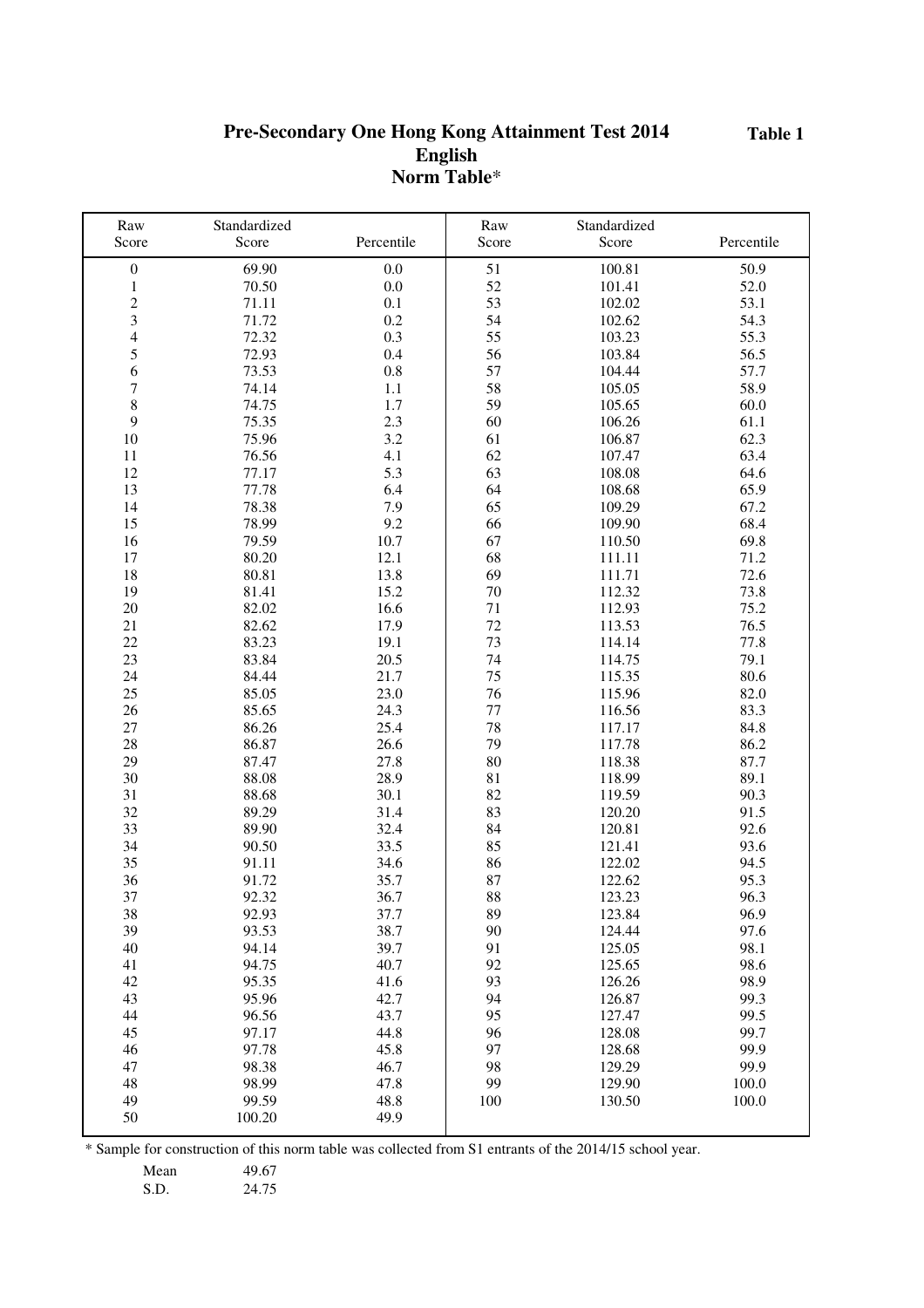#### **Table 2**

## **Pre-Secondary One Hong Kong Attainment Test 2014 English Norm Table by Testing Area**\*

| Raw                     | Standardized     |            | Raw                      | Standardized   |            |
|-------------------------|------------------|------------|--------------------------|----------------|------------|
| Score                   | Score            | Percentile | Score                    | Score          | Percentile |
|                         | <b>Listening</b> |            |                          |                |            |
| $\boldsymbol{0}$        | 71.11            | 0.9        | 19                       | 98.13          | 49.9       |
| $\mathbf{1}$            | 72.72            | 1.4        | 20                       | 99.56          | 52.1       |
| $\overline{c}$          | 74.33            | 4.1        | 21                       | 100.98         | 54.2       |
| $\overline{\mathbf{3}}$ | 75.94            | 5.5        | 22                       | 102.41         | 56.5       |
| $\overline{4}$          | 77.55            | 9.5        | 23                       | 103.84         | 58.7       |
| 5                       | 79.16            | 12.0       | 24                       | 105.27         | 61.0       |
| $\sqrt{6}$              | 80.77            | 16.1       | 25                       | 106.69         | 63.5       |
| $\boldsymbol{7}$        | 82.38            | 18.9       | 26                       | 108.12         | 66.1       |
| 8                       | 83.99            | 22.4       | 27                       | 109.55         | 68.6       |
| 9                       | 85.60            | 25.3       | 28                       | 110.98         | 71.2       |
| 10                      | 87.21            | 28.2       | 29                       | 112.41         | 73.7       |
| 11                      | 88.82            | 30.7       | 30                       | 113.83         | 76.5       |
| 12                      | 90.43            | 33.4       | 31                       | 115.26         | 79.4       |
| 13                      | 92.04            | 35.8       | 32                       |                |            |
|                         |                  |            |                          | 116.69         | 82.4       |
| 14                      | 93.64            | 38.2       | 33                       | 118.12         | 85.4       |
| 15                      | 95.25            | 40.8       | 34                       | 119.55         | 88.5       |
| 16                      | 96.86            | 43.3       | 35                       | 120.97         | 91.6       |
| 17                      | 98.47            | 45.9       | 36                       | 122.40         | 94.7       |
| 18                      | 100.08           | 48.4       | 37                       | 123.83         | 96.9       |
| 19                      | 101.69           | 51.4       | 38                       | 125.26         | 100.0      |
| 20                      | 103.30           | 54.2       |                          |                |            |
| 21                      | 104.91           | 57.4       |                          | <b>Writing</b> |            |
| 22                      | 106.52           | 60.3       | $\boldsymbol{0}$         | 74.77          | 7.2        |
| 23                      | 108.13           | 64.1       | $\mathbf{1}$             | 76.98          | 10.0       |
| 24                      | 109.74           | 67.5       | $\frac{2}{3}$            | 79.19          | 12.9       |
| 25                      | 111.35           | 71.6       |                          | 81.40          | 15.5       |
| 26                      | 112.96           | 75.7       | $\overline{\mathcal{A}}$ | 83.61          | 18.8       |
| 27                      | 114.57           | 79.9       | 5                        | 85.82          | 22.6       |
| 28                      | 116.18           | 84.7       | 6                        | 88.04          | 26.0       |
| 29                      | 117.79           | 88.3       | $\overline{7}$           | 90.25          | 30.2       |
| 30                      | 119.40           | 93.7       | 8                        | 92.46          | 34.8       |
| 31                      | 121.01           | 95.8       | 9                        | 94.67          | 39.6       |
| 32                      | 122.62           | 100.0      | 10                       | 96.88          | 44.5       |
|                         |                  |            | 11                       | 99.09          | 48.5       |
|                         | Reading          |            | 12                       | 101.30         | 53.7       |
| $\boldsymbol{0}$        | 71.00            | 0.3        | 13                       | 103.52         | 59.3       |
| $\mathbf{1}$            | 72.42            | 0.5        | 14                       | 105.73         | 64.6       |
| 2                       | 73.85            | 1.2        | 15                       | 107.94         | 70.9       |
| $\mathfrak{Z}$          | 75.28            | 1.8        | 16                       | 110.15         | 76.2       |
| $\overline{4}$          | 76.71            | 3.9        | 17                       | 112.36         | 81.1       |
| 5                       | 78.14            | 5.5        | 18                       | 114.57         | 85.5       |
| 6                       | 79.56            | 8.9        | 19                       | 116.78         | 88.7       |
| 7                       | 80.99            | 11.7       | 20                       | 118.99         | 91.5       |
| $\,8\,$                 | 82.42            | 15.9       | 21                       | 121.21         | 93.2       |
| 9                       | 83.85            | 19.2       | 22                       | 123.42         | 94.7       |
| 10                      | 85.28            | 23.6       | 23                       | 125.63         | 96.1       |
| $11\,$                  | 86.70            | 27.2       | 24                       | 127.84         | 97.2       |
| 12                      | 88.13            | 30.9       | 25                       | 130.05         | 98.1       |
| 13                      | 89.56            | 34.2       | 26                       | 132.26         | 98.8       |
| 14                      | 90.99            | 37.6       | 27                       | 134.47         | 99.3       |
| 15                      | 92.42            | 40.1       | 28                       | 136.69         | 99.7       |
| 16                      | 93.84            | 42.8       | 29                       | 138.90         | 99.9       |
| 17                      | 95.27            | 45.3       | 30                       | 141.11         | 100.0      |
| 18                      | 96.70            | 47.6       |                          |                |            |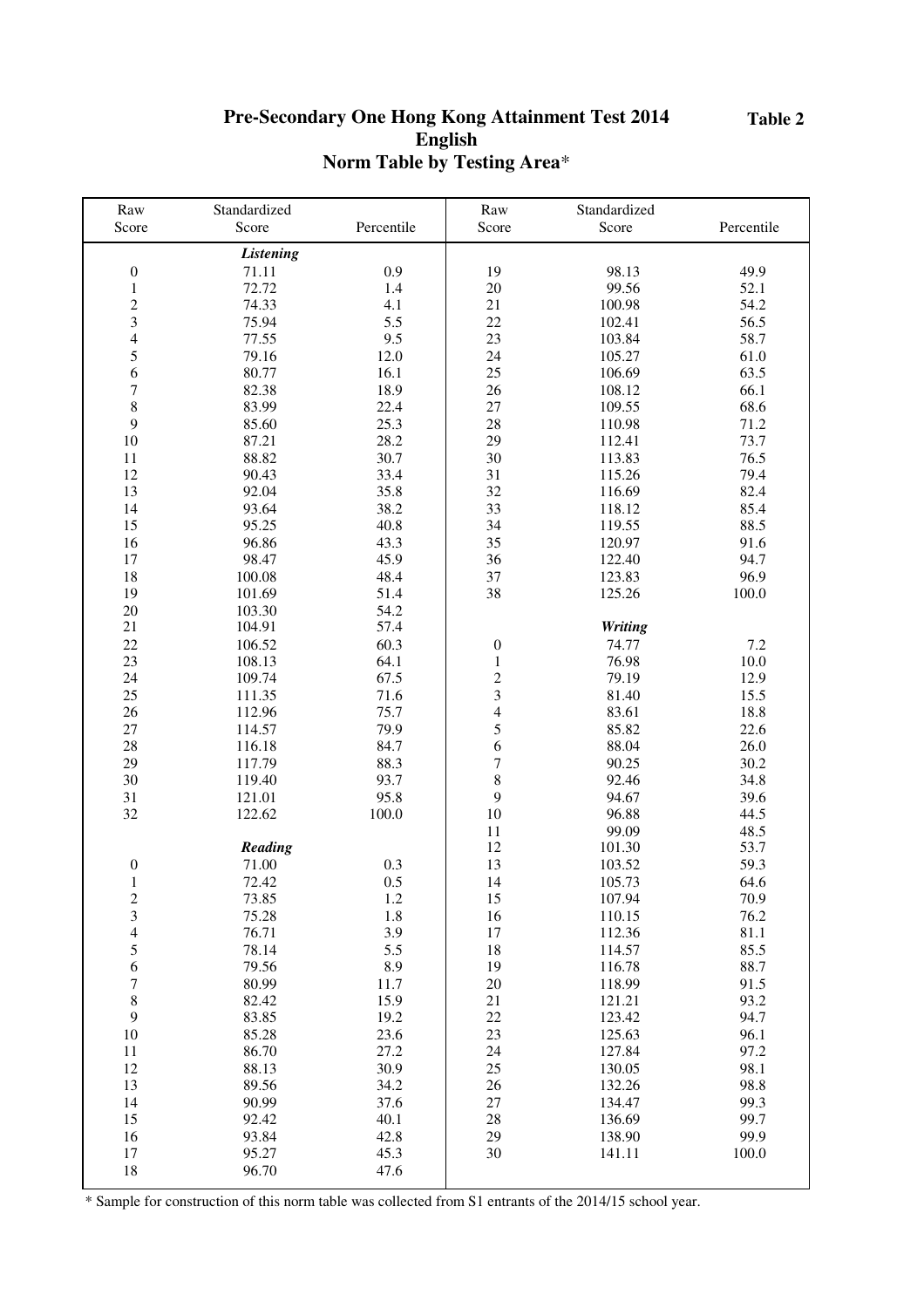## **Pre-Secondary One Hong Kong Attainment Test 2014** 數學科 **Mathematics** 常模表\* **Norm Table**\* 年中一入學前香港學科測驗 表 **1**

| 原始分              | 標準分                       | 百分位數       | 原始分       | 標準分                       | 百分位數       |
|------------------|---------------------------|------------|-----------|---------------------------|------------|
| Raw Score        | <b>Standardized Score</b> | Percentile | Raw Score | <b>Standardized Score</b> | Percentile |
| $\boldsymbol{0}$ | 62.21                     | 0.1        | 51        | 95.65                     | 39.0       |
| $\mathbf{1}$     | 62.86                     | 0.1        | 52        | 96.30                     | 40.3       |
| $\overline{c}$   | 63.52                     | 0.2        | 53        | 96.96                     | 41.6       |
| 3                | 64.17                     | $0.2\,$    | 54        | 97.62                     | 42.9       |
| $\overline{4}$   | 64.83                     | 0.2        | 55        | 98.27                     | 44.1       |
| 5                | 65.48                     | 0.2        | 56        | 98.93                     | 45.2       |
| 6                | 66.14                     | 0.3        | 57        | 99.58                     | 46.5       |
| 7                | 66.80                     | 0.3        | 58        | 100.24                    | 47.9       |
| 8                | 67.45                     | 0.5        | 59        | 100.89                    | 49.4       |
| 9                | 68.11                     | 0.5        | 60        | 101.55                    | 50.9       |
| 10               | 68.76                     | 0.9        | 61        | 102.21                    | 52.4       |
| 11               | 69.42                     | $1.0\,$    | 62        | 102.86                    | 53.9       |
| 12               | 70.07                     | 1.5        | 63        | 103.52                    | 55.4       |
| 13               | 70.73                     | 1.6        | 64        | 104.17                    | 56.9       |
| 14               | 71.39                     | 2.4        | 65        | 104.83                    | 58.3       |
| 15               | 72.04                     | 2.7        | 66        | 105.48                    | 59.8       |
| 16               | 72.70                     | 3.8        | 67        | 106.14                    | 61.3       |
| 17               | 73.35                     | 4.1        | 68        | 106.80                    | 62.8       |
| 18               | 74.01                     | 5.1        | 69        | 107.45                    | 64.1       |
| 19               | 74.66                     | 5.6        | $70\,$    | 108.11                    | 65.6       |
| $20\,$           | 75.32                     | 6.7        | 71        | 108.76                    | 67.2       |
| 21               | 75.98                     | 7.2        | 72        | 109.42                    | 68.6       |
| 22               | 76.63                     | 8.4        | 73        | 110.07                    | 70.1       |
| 23               | 77.29                     | 9.1        | 74        | 110.73                    | 71.8       |
| 24               | 77.94                     | 10.3       | 75        | 111.39                    | 73.4       |
| 25               | 78.60                     | 11.0       | 76        | 112.04                    | 74.9       |
| 26               | 79.25                     | 12.1       | 77        | 112.70                    | 76.4       |
| 27               | 79.91                     | 12.8       | 78        | 113.35                    | 78.0       |
| 28               | 80.57                     | 13.9       | 79        | 114.01                    | 79.5       |
| 29               | 81.22                     | 14.8       | 80        | 114.66                    | 81.0       |
| 30               | 81.88                     | 15.9       | 81        | 115.32                    | 82.5       |
| 31               | 82.53                     | 16.7       | 82        | 115.98                    | 84.0       |
| 32               | 83.19                     | 17.8       | 83        | 116.63                    | 85.5       |
| 33               | 83.84                     | 18.6       | 84        | 117.29                    | 87.1       |
| 34               | 84.50                     | 19.8       | 85        | 117.94                    | 88.2       |
| 35               | 85.16                     | 20.7       | 86        | 118.60                    | 89.6       |
| 36               | 85.81                     | 21.8       | 87        | 119.25                    | 90.8       |
| 37               | 86.47                     | 22.6       | 88        | 119.91                    | 92.1       |
| 38               | 87.12                     | 23.8       | 89        | 120.57                    | 93.1       |
| 39               | 87.78                     | 24.7       | 90        | 121.22                    | 94.2       |
| 40               | 88.44                     | 25.9       | 91        | 121.88                    | 95.2       |
| 41               | 89.09                     | 26.9       | 92        | 122.53                    | 96.1       |
| 42               | 89.75                     | 28.2       | 93        | 123.19                    | 96.9       |
| 43               | 90.40                     | 29.3       | 94        | 123.85                    | 97.7       |
| 44               | 91.06                     | 30.3       | 95        | 124.50                    | 98.3       |
| 45               | 91.71                     | 31.6       | 96        | 125.16                    | 98.9       |
| 46               | 92.37                     | 32.7       | 97        | 125.81                    | 99.3       |
| 47               | 93.03                     | 33.8       | 98        | 126.47                    | 99.7       |
| 48               | 93.68                     | 35.1       | 99        | 127.12                    | 99.9       |
| 49               | 94.34                     | 36.4       | $100\,$   | 127.78                    | 100.0      |
| 50               | 94.99                     | 37.8       |           |                           |            |

\* 常模表根據二零一四/一五學年入讀中一的學生樣本編製。

\* Sample for construction of this norm table was collected from S1 entrants of the 2014/15 school year.

平均數 57.64 Mean 標準差 22.87 S.D.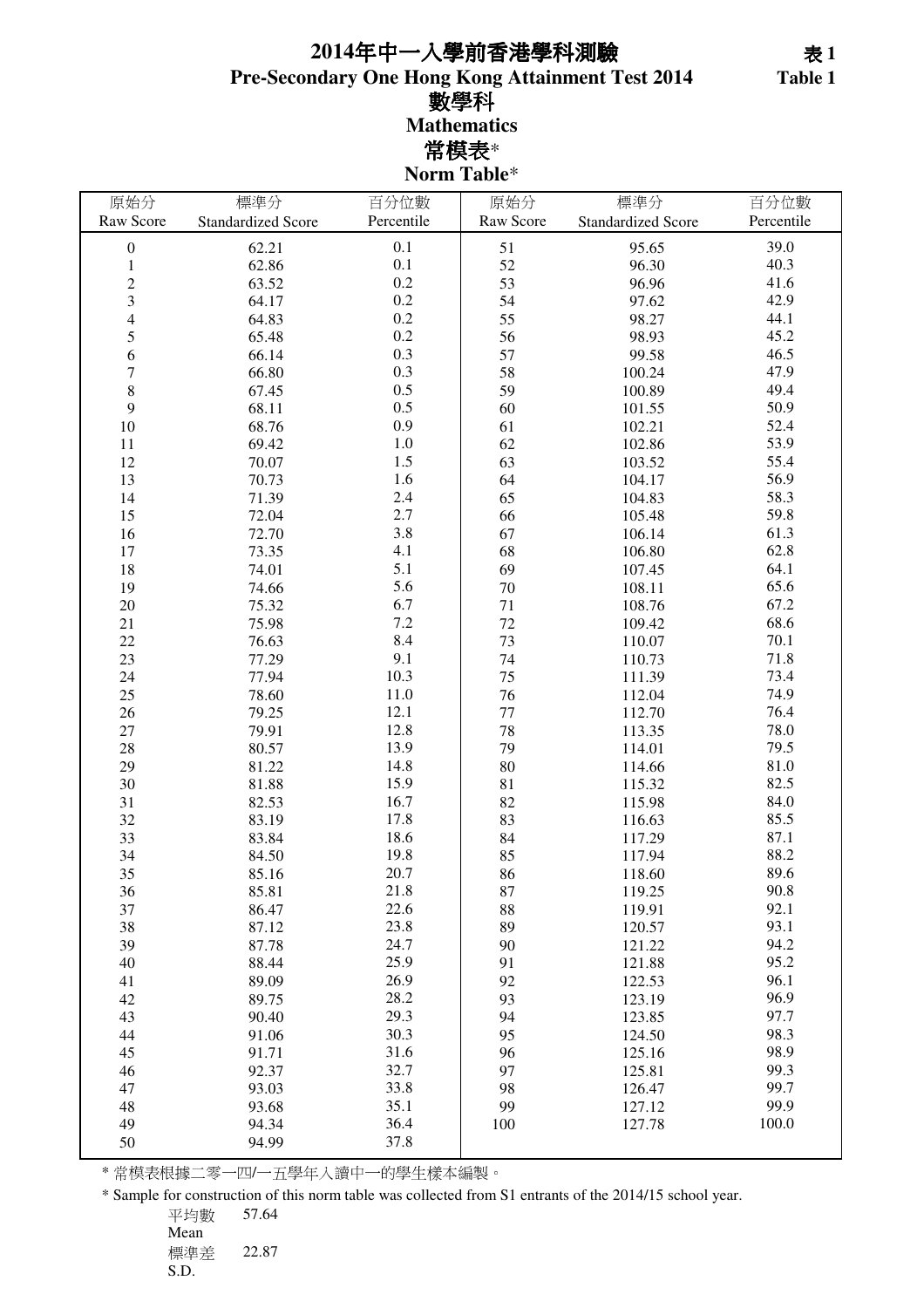## **Pre-Secondary One Hong Kong Attainment Test 2014** 數學科 **Norm Table by Learning Dimension**\* 按學習範疇劃分的常模表\* **Mathematics 2014**年中一入學前香港學科測驗

| 學習範疇               | 原始分                      | 標準分          | 百分位數       | 學習範疇               | 原始分                      | 標準分          | 百分位數       |
|--------------------|--------------------------|--------------|------------|--------------------|--------------------------|--------------|------------|
|                    | Raw                      | Standardized |            |                    | Raw                      | Standardized |            |
| Learning Dimension | Score                    | Score        | Percentile | Learning Dimension | Score                    | Score        | Percentile |
|                    |                          |              |            |                    |                          |              |            |
| 數                  | $\boldsymbol{0}$         | 62.25        | 0.3        | 圖形與空間              | $\,$ 8 $\,$              | 93.99        | 41.7       |
| Number             | $\mathbf{1}$             | 63.59        | 0.3        | (續)                | 9                        | 98.59        | 42.0       |
|                    | $\overline{c}$           | 64.94        | 0.9        | Shape and Space    | 10                       | 103.18       | 65.6       |
|                    | 3                        | 66.28        | $1.0\,$    | (cont'd)           | 11                       | 107.78       | 66.4       |
|                    | $\overline{\mathcal{L}}$ | 67.63        | $2.1\,$    |                    | 12                       | 112.37       | 86.9       |
|                    | 5                        | 68.97        | 2.3        |                    | 13                       | 116.97       | 87.5       |
|                    | 6                        | 70.32        | 4.2        |                    | 14                       | 121.56       | $100.0\,$  |
|                    | 7                        | 71.66        | 4.8        |                    |                          |              |            |
|                    | 8                        | 73.01        | $7.0\,$    | 度量                 | $\boldsymbol{0}$         | 70.24        | 1.7        |
|                    | 9                        | 74.35        | 7.6        | Measures           | $\,1\,$                  | 72.75        | 2.2        |
|                    | $10\,$                   | 75.69        | 9.9        |                    | $\boldsymbol{2}$         | 75.27        | 6.1        |
|                    | $11\,$                   | 77.04        | 10.7       |                    | $\overline{\mathbf{3}}$  | 77.78        | 7.8        |
|                    | 12                       | 78.38        | 13.3       |                    | $\overline{4}$           | 80.30        | 14.0       |
|                    | 13                       | 79.73        | 14.1       |                    | 5                        | 82.81        | 17.5       |
|                    | 14                       | 81.07        | 16.5       |                    | 6                        | 85.33        | 23.4       |
|                    | 15                       | 82.42        | 17.4       |                    | $\overline{7}$           | 87.84        | 27.9       |
|                    | 16                       | 83.76        | 19.6       |                    | $\,$ 8 $\,$              | 90.36        | 33.6       |
|                    | 17                       | 85.10        | 20.6       |                    | 9                        | 92.87        | 38.4       |
|                    | 18                       | 86.45        | 22.9       |                    | 10                       | 95.39        | 43.3       |
|                    | 19                       | 87.79        | 24.1       |                    | 11                       | 97.90        | 48.2       |
|                    | $20\,$                   | 89.14        | 26.6       |                    | $12\,$                   | 100.42       | 52.8       |
|                    | $21\,$                   | 90.48        | 27.9       |                    | 13                       | 102.93       | 57.9       |
|                    | 22                       | 91.83        | 30.5       |                    | 14                       | 105.45       | 63.0       |
|                    | 23                       | 93.17        | 32.1       |                    | 15                       | 107.96       | 68.0       |
|                    | 24                       | 94.52        | 34.8       |                    | 16                       | 110.48       | 73.4       |
|                    | 25                       | 95.86        | 36.4       |                    | 17                       | 112.99       | 77.7       |
|                    | $26\,$                   | 97.20        | 39.3       |                    | 18                       | 115.51       | 84.1       |
|                    | $27\,$                   | 98.55        | 41.2       |                    | 19                       | 118.02       | 87.4       |
|                    | 28                       | 99.89        | 44.6       |                    | 20                       | 120.54       | 93.3       |
|                    | 29                       | 101.24       | 46.8       |                    | 21                       | 123.05       | 94.9       |
|                    | 30                       | 102.58       | 50.2       |                    | $22\,$                   | 125.57       | 100.0      |
|                    | 31                       | 103.93       | 52.7       |                    |                          |              |            |
|                    | 32                       | 105.27       | 56.7       | 數據處理               | $\boldsymbol{0}$         | 74.38        | $\ \, 8.0$ |
|                    | 33                       | 106.61       | 59.5       | Data Handling      | $\,1$                    | 79.10        | $8.1\,$    |
|                    | 34                       | 107.96       | 63.7       |                    | $\overline{c}$           | 83.81        | 25.0       |
|                    | 35                       | 109.30       | 66.7       |                    | $\mathfrak{Z}$           | 88.52        | 25.3       |
|                    | 36                       | 110.65       | 71.6       |                    | $\overline{\mathcal{L}}$ | 93.24        | 45.6       |
|                    | 37                       | 111.99       | 74.9       |                    | 5                        | 97.95        | 46.7       |
|                    | 38                       | 113.34       | 80.1       |                    | 6                        | 102.66       | 67.4       |
|                    | 39                       | 114.68       | 83.2       |                    | $\boldsymbol{7}$         | 107.38       | 69.4       |
|                    | 40                       | 116.02       | 88.7       |                    | $\,$ 8 $\,$              | 112.09       | 84.5       |
|                    | 41                       |              | 91.2       |                    | 9                        |              | 88.0       |
|                    |                          | 117.37       |            |                    |                          | 116.80       |            |
|                    | 42                       | 118.71       | 95.8       |                    | 10                       | 121.52       | 92.4       |
|                    | 43                       | 120.06       | 97.2       |                    | 11                       | 126.23       | 96.0       |
|                    | 44                       | 121.40       | 100.0      |                    | 12                       | 130.94       | 100.0      |
| 圖形與空間              | $\boldsymbol{0}$         | 57.23        | $1.0\,$    | 代數                 | $\boldsymbol{0}$         | 84.29        | 32.0       |
| Shape and Space    | $\mathbf{1}$             | 61.83        | $1.0\,$    | Algebra            | $\,1\,$                  | 89.56        | 34.3       |
|                    | $\overline{c}$           | 66.42        | 4.4        |                    | $\overline{c}$           | 94.83        | 58.4       |
|                    | 3                        | 71.02        | 4.4        |                    | 3                        | 100.10       | 62.5       |
|                    | $\overline{\mathcal{L}}$ | 75.61        | 11.2       |                    | $\overline{\mathbf{4}}$  | 105.37       | 70.1       |
|                    | 5                        | 80.21        | 11.3       |                    | 5                        | 110.64       | 74.9       |
|                    | 6                        | 84.80        | 22.9       |                    | 6                        | 115.91       | $81.8\,$   |
|                    | $\boldsymbol{7}$         | 89.40        | 23.0       |                    | $\sqrt{ }$               | 121.18       | 88.0       |
|                    |                          |              |            |                    | $\,8\,$                  | 126.45       | $100.0\,$  |

\* 常模表根據二零一四/一五學年入讀中一的學生樣本編製。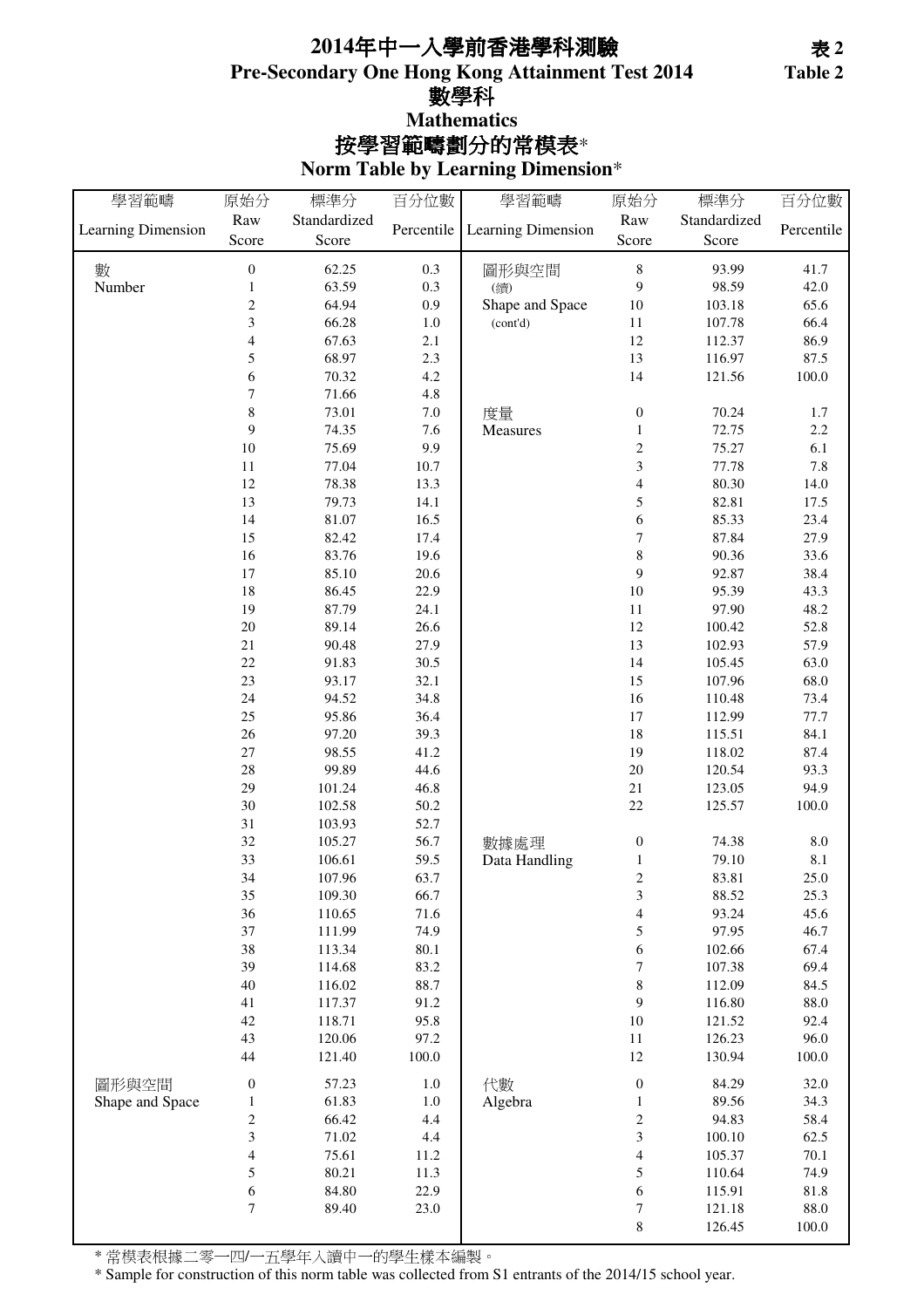## 中文科 **2012**年轉換至**2014**年的原始分換算表\*

| 2012<br>中一入學前 | 2014<br>中一入學前 | 2012<br>中一入學前 | 2014<br>中一入學前 |
|---------------|---------------|---------------|---------------|
| 1.00          | 2.00          | 51.00         | 53.35         |
| 2.00          | 4.00          | 52.00         | 54.48         |
| 3.00          | 6.00          | 53.00         | 55.55         |
| 4.00          | 8.00          | 54.00         | 56.85         |
| 5.00          | 10.00         | 55.00         | 57.54         |
| 6.00          | 12.00         | 56.00         | 58.94         |
| 7.00          | 14.00         | 57.00         | 59.86         |
| 8.00          | 14.20         | 58.00         | 61.00         |
| 9.00          | 14.40         | 59.00         | 61.79         |
| 10.00         | 14.60         | 60.00         | 62.54         |
| 11.00         | 14.80         | 61.00         | 63.70         |
| 12.00         | 15.00         | 62.00         | 65.10         |
| 13.00         | 15.60         | 63.00         | 66.00         |
| 14.00         | 16.00         | 64.00         | 67.27         |
| 15.00         | 16.40         | 65.00         | 68.76         |
| 16.00         | 18.25         | 66.00         | 69.75         |
| 17.00         | 19.60         | 67.00         | 70.78         |
| 18.00         | 21.29         | 68.00         | 71.33         |
| 19.00         | 21.71         | 69.00         | 72.29         |
| 20.00         | 23.14         | 70.00         | 73.00         |
| 21.00         | 25.33         | 71.00         | 73.33         |
| 22.00         | 26.43         | 72.00         | 73.89         |
| 23.00         | 26.71         | 73.00         | 76.00         |
| 24.00         | 27.50         | 74.00         | 77.43         |
| 25.00         | 28.88         | 75.00         | 77.57         |
| 26.00         | 29.55         | 76.00         | 78.50         |
| 27.00         | 30.50         | 77.00         | 79.71         |
| 28.00         | 31.63         | 78.00         | 80.00         |
| 29.00         | 32.00         | 79.00         | 81.00         |
| 30.00         | 32.78         | 80.00         | 81.20         |
| 31.00         | 34.00         | 81.00         | 81.40         |
| 32.00         | 35.16         | 82.00         | 81.60         |
| 33.00         | 35.89         | 83.00         | 81.80         |
| 34.00         | 36.57         | 84.00         | 82.00         |
| 35.00         | 37.71         | 85.00         | 83.00         |
| 36.00         | 38.35         | 86.00         | 84.00         |
| 37.00         | 39.06         | 87.00         | 85.14         |
| 38.00         | 40.58         | 88.00         | 86.29         |
| 39.00         | 41.59         | 89.00         | 87.43         |
| 40.00         | 42.74         | 90.00         | 88.57         |
| 41.00         | 43.59         | 91.00         | 89.71         |
| 42.00         | 44.70         | 92.00         | 90.86         |
| 43.00         | 45.52         | 93.00         | 92.00         |
| 44.00         | 46.94         | 94.00         | 93.14         |
| 45.00         | 48.25         | 95.00         | 94.29         |
| 46.00         | 49.15         | 96.00         | 95.43         |
| 47.00         | 49.76         | 97.00         | 96.57         |
| 48.00         | 50.44         | 98.00         | 97.71         |
| 49.00         | 51.63         | 99.00         | 98.86         |
| 50.00         | 52.46         | 100.00        | 100.00        |

————————————————————<br>\* 換算表根據二零一四/一五學年入讀中一的學生樣本編製。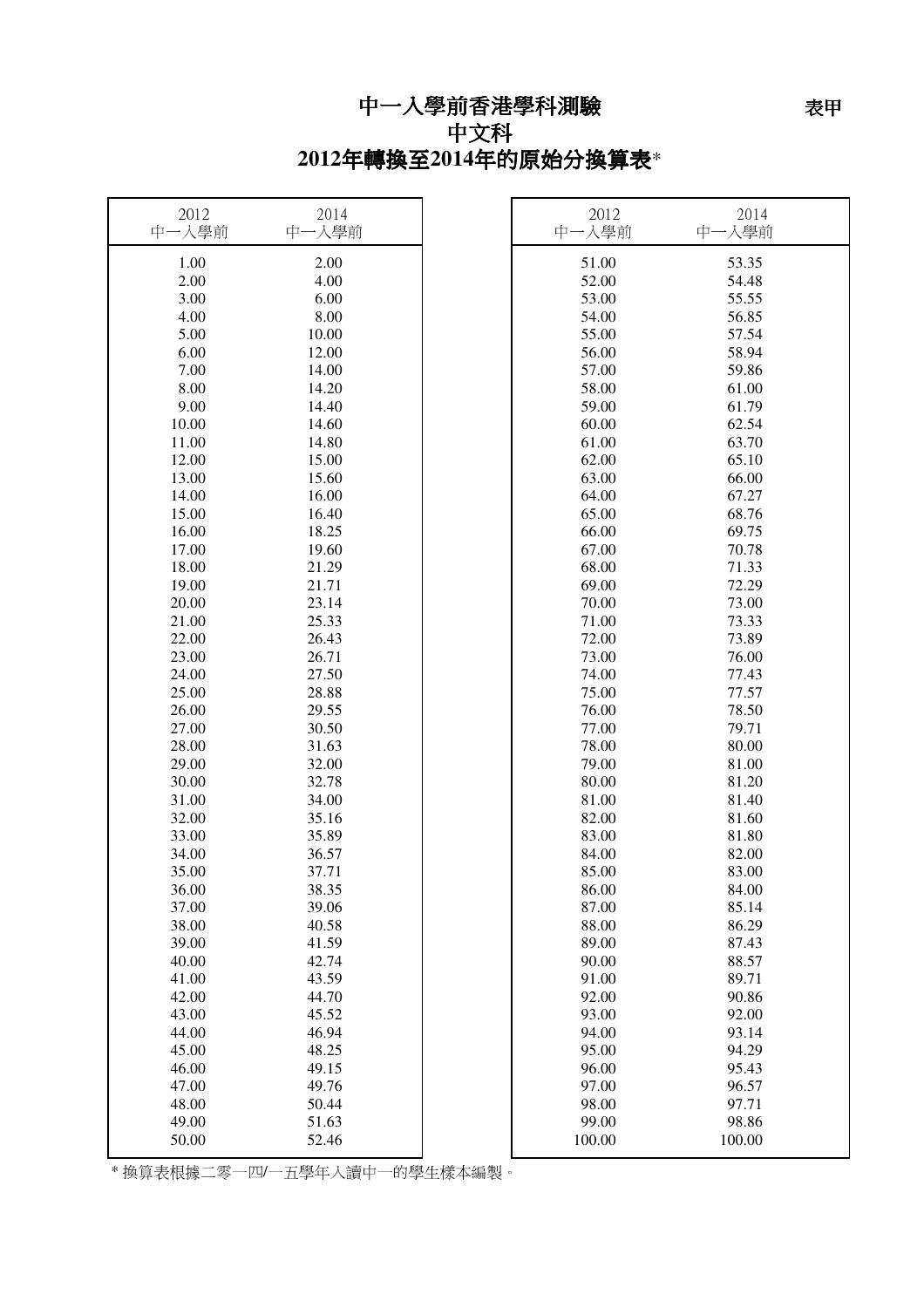# 中一入學前香港學科測驗 中文科

# **2014**年轉換至**2012**年的原始分換算表\*

| 2014<br>中一入學前 | 2012<br>中一入學前 | 2014<br>中一入學前 | 2012<br>中一入學前 |
|---------------|---------------|---------------|---------------|
| 1.00          | 0.29          | 51.00         | 48.44         |
| 2.00          | 0.58          | 52.00         | 49.46         |
| 3.00          | 0.88          | 53.00         | 50.58         |
| 4.00          | 1.17          | 54.00         | 51.67         |
| 5.00          | 1.46          | 55.00         | 52.48         |
| 6.00          | 1.75          | 56.00         | 53.30         |
| 7.00          | 2.33          | 57.00         | 54.22         |
| 8.00          | 2.92          | 58.00         | 55.44         |
| 9.00          | 3.50          | 59.00         | 56.05         |
| 10.00         | 4.08          | 60.00         | 57.13         |
| 11.00         | 4.67          | 61.00         | 58.00         |
| 12.00         | 5.25          | 62.00         | 59.32         |
| 13.00         | 6.13          | 63.00         | 60.37         |
| 14.00         | 7.00          | 64.00         | 61.44         |
| 15.00         | 12.00         | 65.00         | 61.89         |
| 16.00         | 14.00         | 66.00         | 63.00         |
| 17.00         | 15.43         | 67.00         | 63.81         |
| 18.00         | 15.86         | 68.00         | 64.38         |
| 19.00         | 16.50         | 69.00         | 65.31         |
| 20.00         | 17.25         | 70.00         | 66.18         |
| 21.00         | 17.75         | 71.00         | 67.57         |
| 22.00         | 19.22         | 72.00         | 68.55         |
| 23.00         | 19.89         | 73.00         | 70.00         |
| 24.00         | 20.60         | 74.00         | 72.07         |
| 25.00         | 20.80         | 75.00         | 72.50         |
| 26.00         | 21.57         | 76.00         | 73.00         |
| 27.00         | 23.33         | 77.00         | 73.57         |
| 28.00         | 24.36         | 78.00         | 75.60         |
| 29.00         | 25.14         | 79.00         | 76.29         |
| 30.00         | 26.42         | 80.00         | 78.00         |
| 31.00         | 27.58         | 81.00         | 79.00         |
| 32.00         | 29.00         | 82.00         | 84.00         |
| 33.00         | 30.13         | 83.00         | 85.00         |
| 34.00         | 31.00         | 84.00         | 86.00         |
| 35.00         | 31.79         | 85.00         | 86.88         |
| 36.00         | 33.20         | 86.00         | 87.75         |
| 37.00         | 34.38         | 87.00         | 88.63         |
| 38.00         | 35.33         | 88.00         | 89.50         |
| 39.00         | 36.94         | 89.00         | 90.38         |
| 40.00         | 37.58         | 90.00         | 91.25         |
| 41.00         | 38.32         | 91.00         | 92.13         |
| 42.00         | 39.46         | 92.00         | 93.00         |
| 43.00         | 40.21         | 93.00         | 93.88         |
| 44.00         | 41.45         | 94.00         | 94.75         |
| 45.00         | 42.39         | 95.00         | 95.63         |
| 46.00         | 43.40         | 96.00         | 96.50         |
| 47.00         | 44.04         | 97.00         | 97.38         |
| 48.00         | 44.74         | 98.00         | 98.25         |
| 49.00         | 45.78         | 99.00         | 99.13         |
| 50.00         | 47.40         | 100.00        | 100.00        |
|               |               |               |               |

————————————————————<br>\* 換算表根據二零一四/一五學年入讀中一的學生樣本編製。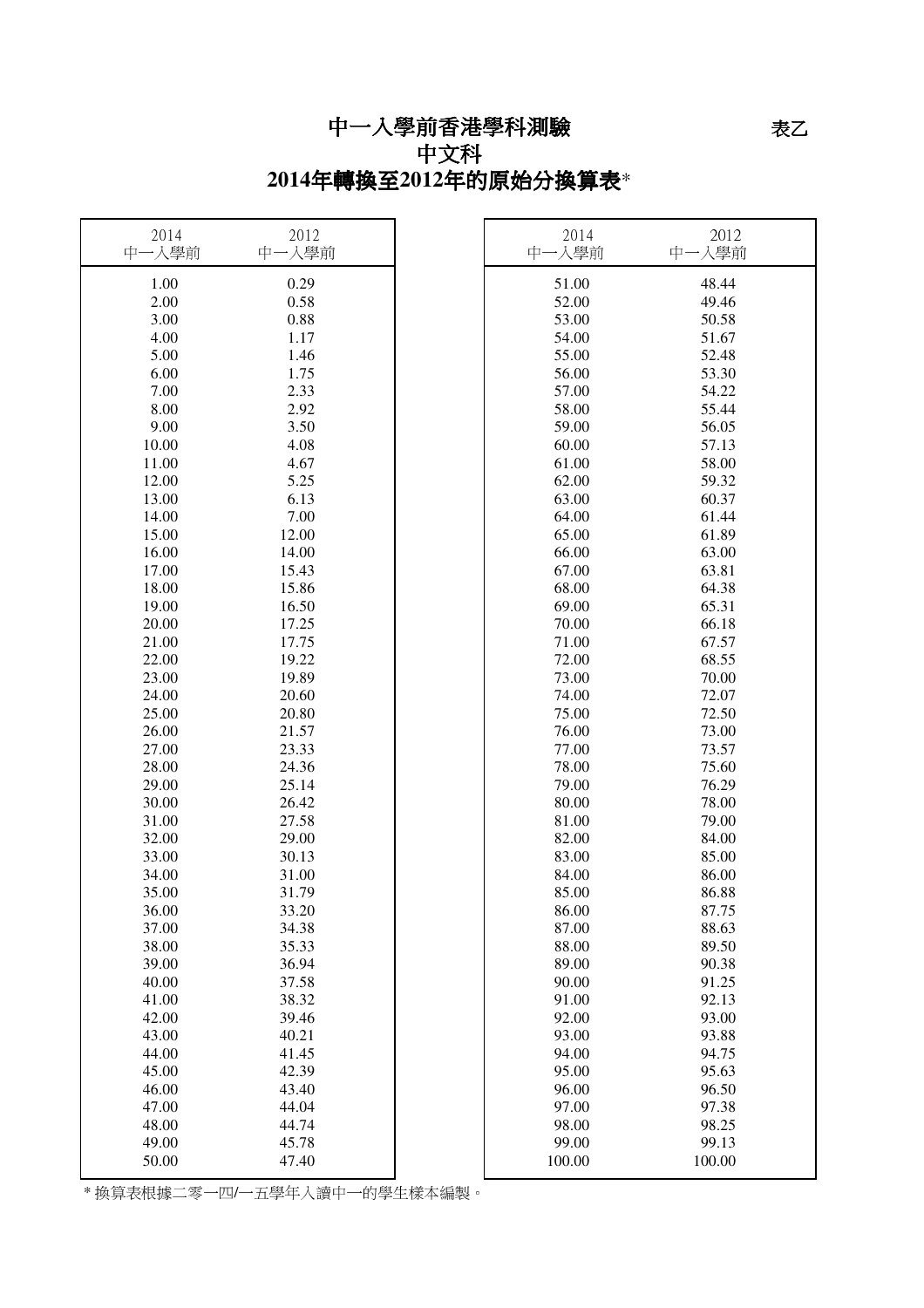#### **Table A**

## **Pre-Secondary One Hong Kong Attainment Test English Conversion Table of Raw Scores from 2012 to 2014**\*

| Pre-S1 | Pre-S1 | Pre-S1 | Pre-S1 |
|--------|--------|--------|--------|
| 2012   | 2014   | 2012   | 2014   |
| 1.00   | 0.75   | 51.00  | 44.20  |
| 2.00   | 1.50   | 52.00  | 45.22  |
| 3.00   | 2.25   | 53.00  | 46.62  |
| 4.00   | 3.00   | 54.00  | 48.38  |
| 5.00   | 4.17   | 55.00  | 49.29  |
| 6.00   | 5.33   | 56.00  | 50.27  |
| 7.00   | 6.17   | 57.00  | 51.00  |
| 8.00   | 7.00   | 58.00  | 51.78  |
| 9.00   | 7.50   | 59.00  | 54.60  |
| 10.00  | 8.25   | 60.00  | 55.69  |
| 11.00  | 9.24   | 61.00  | 56.65  |
| 12.00  | 9.55   | 62.00  | 57.20  |
| 13.00  | 10.14  | 63.00  | 58.29  |
| 14.00  | 10.71  | 64.00  | 59.71  |
| 15.00  | 11.85  | 65.00  | 60.25  |
| 16.00  | 13.52  | 66.00  | 61.73  |
| 17.00  | 14.71  | 67.00  | 62.21  |
| 18.00  | 15.35  | 68.00  | 63.75  |
| 19.00  | 16.83  | 69.00  | 65.25  |
| 20.00  | 17.70  | 70.00  | 66.88  |
| 21.00  | 19.21  | 71.00  | 67.46  |
| 22.00  | 20.29  | 72.00  | 68.50  |
| 23.00  | 21.13  | 73.00  | 69.33  |
| 24.00  | 21.63  | 74.00  | 71.27  |
| 25.00  | 22.50  | 75.00  | 72.25  |
| 26.00  | 23.40  | 76.00  | 73.29  |
| 27.00  | 24.00  | 77.00  | 74.00  |
| 28.00  | 25.38  | 78.00  | 74.94  |
| 29.00  | 26.00  | 79.00  | 76.50  |
| 30.00  | 26.50  | 80.00  | 77.33  |
| 31.00  | 27.00  | 81.00  | 78.60  |
| 32.00  | 27.80  | 82.00  | 79.62  |
| 33.00  | 29.38  | 83.00  | 80.38  |
| 34.00  | 29.81  | 84.00  | 81.17  |
| 35.00  | 30.91  | 85.00  | 83.00  |
| 36.00  | 31.31  | 86.00  | 85.69  |
| 37.00  | 32.00  | 87.00  | 86.60  |
| 38.00  | 33.00  | 88.00  | 87.38  |
| 39.00  | 33.43  | 89.00  | 87.77  |
| 40.00  | 35.63  | 90.00  | 88.60  |
| 41.00  | 36.60  | 91.00  | 89.50  |
| 42.00  | 37.07  | 92.00  | 90.63  |
| 43.00  | 37.73  | 93.00  | 91.00  |
| 44.00  | 38.25  | 94.00  | 92.00  |
| 45.00  | 38.83  | 95.00  | 94.33  |
| 46.00  | 40.00  | 96.00  | 95.17  |
| 47.00  | 41.20  | 97.00  | 96.00  |
| 48.00  | 42.46  | 98.00  | 97.00  |
| 49.00  | 43.38  | 99.00  | 99.00  |
| 50.00  | 43.54  | 100.00 | 100.00 |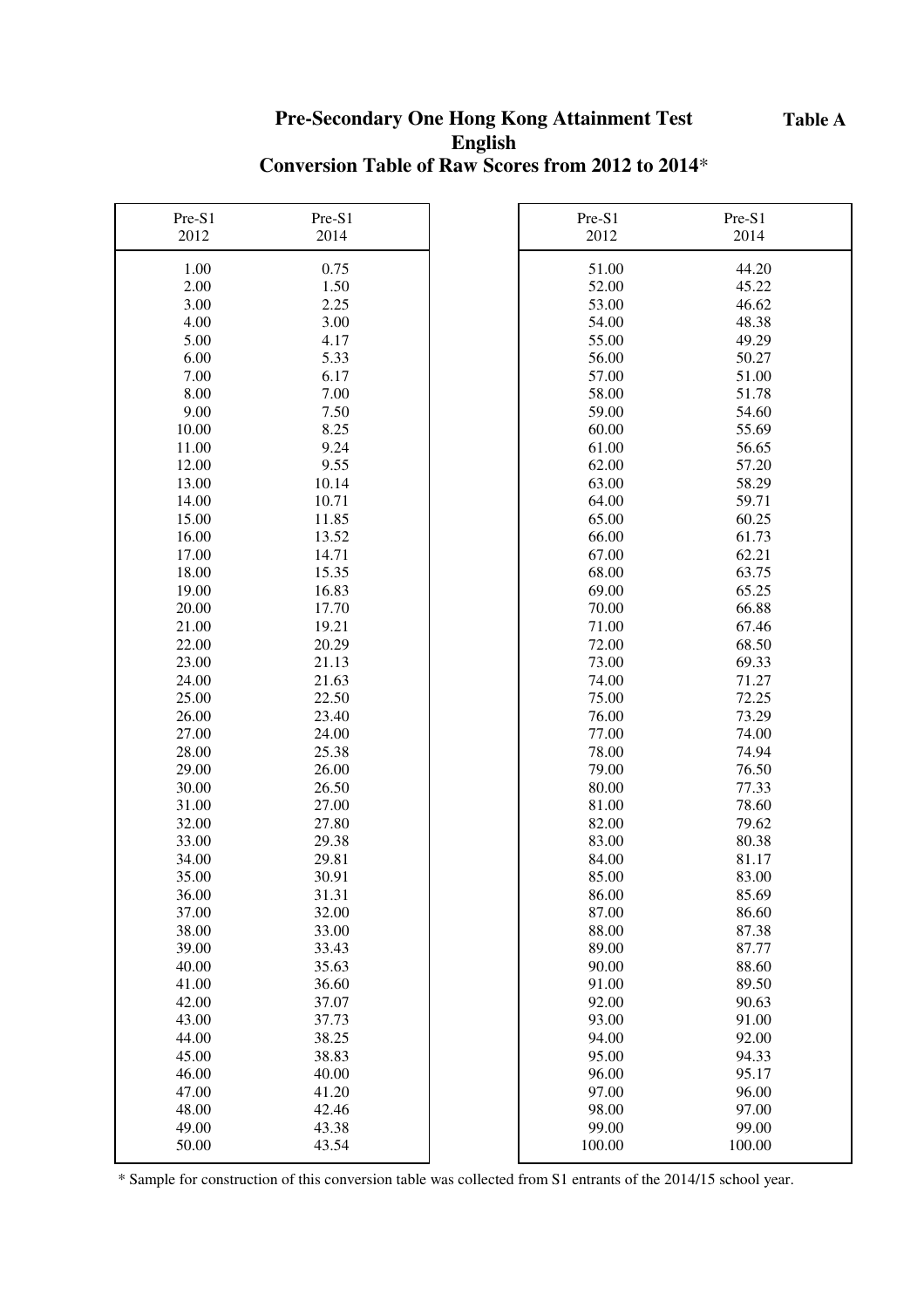#### **Pre-Secondary One Hong Kong Attainment Test English Conversion Table of Raw Scores from 2014 to 2012**\*

| Pre-S1 | Pre-S1 | Pre-S1 | Pre-S1 |
|--------|--------|--------|--------|
| 2014   | 2012   | 2014   | 2012   |
|        |        |        |        |
| 1.00   | 1.33   | 51.00  | 57.00  |
| 2.00   | 2.67   | 52.00  | 58.11  |
| 3.00   | 4.00   | 53.00  | 58.26  |
| 4.00   | 4.67   | 54.00  | 58.68  |
| 5.00   | 5.33   | 55.00  | 59.31  |
| 6.00   | 6.67   | 56.00  | 60.24  |
| 7.00   | 8.00   | 57.00  | 61.78  |
| 8.00   | 9.75   | 58.00  | 62.80  |
| 9.00   | 10.30  | 59.00  | 63.29  |
| 10.00  | 12.93  | 60.00  | 64.71  |
| 11.00  | 14.15  | 61.00  | 65.43  |
| 12.00  | 15.09  | 62.00  | 66.50  |
| 13.00  | 15.45  | 63.00  | 67.48  |
| 14.00  | 16.48  | 64.00  | 68.20  |
| 15.00  | 17.42  | 65.00  | 68.90  |
| 16.00  | 18.72  | 66.00  | 69.46  |
| 17.00  | 19.13  | 67.00  | 70.14  |
| 18.00  | 20.15  | 68.00  | 71.50  |
| 19.00  | 20.80  | 69.00  | 72.58  |
| 20.00  | 21.75  | 70.00  | 73.42  |
| 21.00  | 22.80  | 71.00  | 73.83  |
| 22.00  | 24.56  | 72.00  | 74.79  |
| 23.00  | 25.54  | 73.00  | 75.53  |
| 24.00  | 27.00  | 74.00  | 77.00  |
| 25.00  | 27.62  | 75.00  | 78.06  |
| 26.00  | 29.00  | 76.00  | 78.56  |
| 27.00  | 31.00  | 77.00  | 79.67  |
| 28.00  | 32.17  | 78.00  | 80.57  |
| 29.00  | 32.50  | 79.00  | 81.33  |
| 30.00  | 34.23  | 80.00  | 82.45  |
| 31.00  | 35.20  | 81.00  | 83.91  |
| 32.00  | 37.00  | 82.00  | 84.42  |
| 33.00  | 38.00  | 83.00  | 85.00  |
| 34.00  | 39.22  | 84.00  | 85.29  |
| 35.00  | 39.72  | 85.00  | 85.48  |
| 36.00  | 40.25  | 86.00  | 86.63  |
| 37.00  | 41.86  | 87.00  | 87.29  |
| 38.00  | 43.57  | 88.00  | 89.50  |
| 39.00  | 45.20  | 89.00  | 90.67  |
| 40.00  | 46.00  | 90.00  | 91.17  |
| 41.00  | 46.83  | 91.00  | 93.00  |
| 42.00  | 47.57  | 92.00  | 94.00  |
| 43.00  | 48.58  | 93.00  | 94.33  |
| 44.00  | 50.75  | 94.00  | 94.67  |
| 45.00  | 51.80  | 95.00  | 96.33  |
| 46.00  | 52.47  | 96.00  | 97.00  |
| 47.00  | 53.29  | 97.00  | 98.00  |
| 48.00  | 53.71  | 98.00  | 98.50  |
| 49.00  | 54.80  | 99.00  | 99.00  |
| 50.00  | 55.63  | 100.00 | 100.00 |
|        |        |        |        |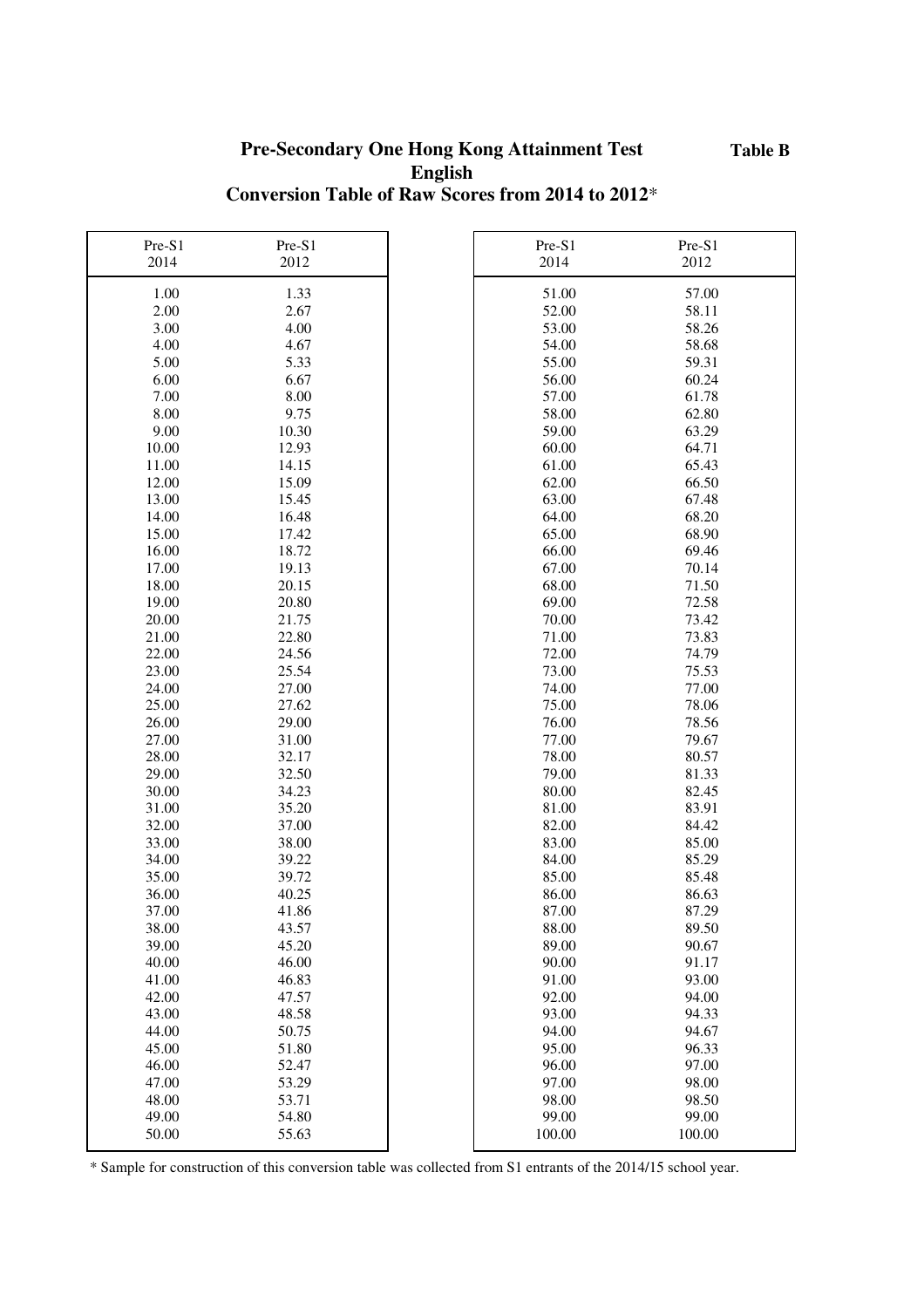## **Pre-Secondary One Hong Kong Attainment Test** 中一入學前香港學科測驗 數學科 **Mathematics**

**Table A**  表甲 Table A

# **Conversion Table of Raw Scores from 2012 to 2014**\* **2012**年轉換至**2014**年的原始分換算表\*

| 2012<br>中一入學前<br>Pre-S1 | 2014<br>中一入學前<br>Pre-S1 | 2012<br>中一入學前<br>Pre-S1 | 2014<br>中一入學前<br>Pre-S1 |
|-------------------------|-------------------------|-------------------------|-------------------------|
| 1.00                    | 1.40                    | 51.00                   | 40.76                   |
| 2.00                    | 2.80                    | 52.00                   | 41.21                   |
| 3.00                    | 4.20                    | 53.00                   | 41.63                   |
| 4.00                    | 5.60                    | 54.00                   | 42.50                   |
| 5.00                    | 7.00                    | 55.00                   | 44.80                   |
| 6.00                    | 7.67                    | 56.00                   | 46.38                   |
| 7.00                    | 7.92                    | 57.00                   | 48.07                   |
| 8.00                    | 8.17                    | 58.00                   | 49.11                   |
| 9.00                    | 8.42                    | 59.00                   | 50.00                   |
| 10.00                   | 8.67                    | 60.00                   | 50.90                   |
| 11.00                   | 9.00                    | 61.00                   | 52.44                   |
| 12.00                   | 11.20                   | 62.00                   | 53.70                   |
| 13.00                   | 11.60                   | 63.00                   | 54.45                   |
| 14.00                   | 12.40                   | 64.00                   | 56.33                   |
| 15.00                   | 13.25                   | 65.00                   | 58.00                   |
| 16.00                   | 15.18                   | 66.00                   | 59.00                   |
| 17.00                   | 15.41                   | 67.00                   | 59.59                   |
| 18.00                   | 15.76                   | 68.00                   | 60.25                   |
| 19.00                   | 15.82                   | 69.00                   | 61.43                   |
| 20.00                   | 17.00                   | 70.00                   | 62.78                   |
| 21.00                   | 19.00                   | 71.00                   | 63.31                   |
| 22.00                   | 20.00                   | 72.00                   | 64.13                   |
| 23.00                   | 20.57                   | 73.00                   | 65.58                   |
| 24.00                   | 21.38                   | 74.00                   | 66.80                   |
| 25.00                   | 21.54                   | 75.00                   | 68.90                   |
| 26.00                   | 23.07                   | 76.00                   | 69.65                   |
| 27.00                   | 23.93                   | 77.00                   | 70.77                   |
| 28.00                   | 24.67                   | 78.00                   | 71.20                   |
| 29.00                   | 25.09                   | 79.00                   | 71.63                   |
| 30.00                   | 25.36                   | 80.00                   | 73.14                   |
| 31.00                   | 27.37                   | 81.00                   | 73.86                   |
| 32.00                   | 28.00                   | 82.00                   | 75.13                   |
| 33.00                   | 29.00                   | 83.00                   | 75.93                   |
| 34.00                   | 29.43                   | 84.00                   | 77.71                   |
| 35.00                   | 29.86                   | 85.00                   | 78.59<br>79.71          |
| 36.00                   | 30.00                   | 86.00<br>87.00          |                         |
| 37.00<br>38.00          | 30.75<br>31.35          | 88.00                   | 81.00<br>82.50          |
| 39.00                   | 32.06                   | 89.00                   | 83.50                   |
| 40.00                   | 32.50                   | 90.00                   | 85.07                   |
| 41.00                   | 32.69                   | 91.00                   | 86.53                   |
| 42.00                   | 33.00                   | 92.00                   | 87.37                   |
| 43.00                   | 34.64                   | 93.00                   | 89.45                   |
| 44.00                   | 35.14                   | 94.00                   | 91.17                   |
| 45.00                   | 35.55                   | 95.00                   | 92.17                   |
| 46.00                   | 35.77                   | 96.00                   | 93.18                   |
| 47.00                   | 36.57                   | 97.00                   | 93.91                   |
| 48.00                   | 38.67                   | 98.00                   | 97.00                   |
| 49.00                   | 39.22                   | 99.00                   | 97.50                   |
| 50.00                   | 39.61                   | 100.00                  | 100.00                  |

\* 換算表根據二零一四/一五學年入讀中一的學生樣本編製。